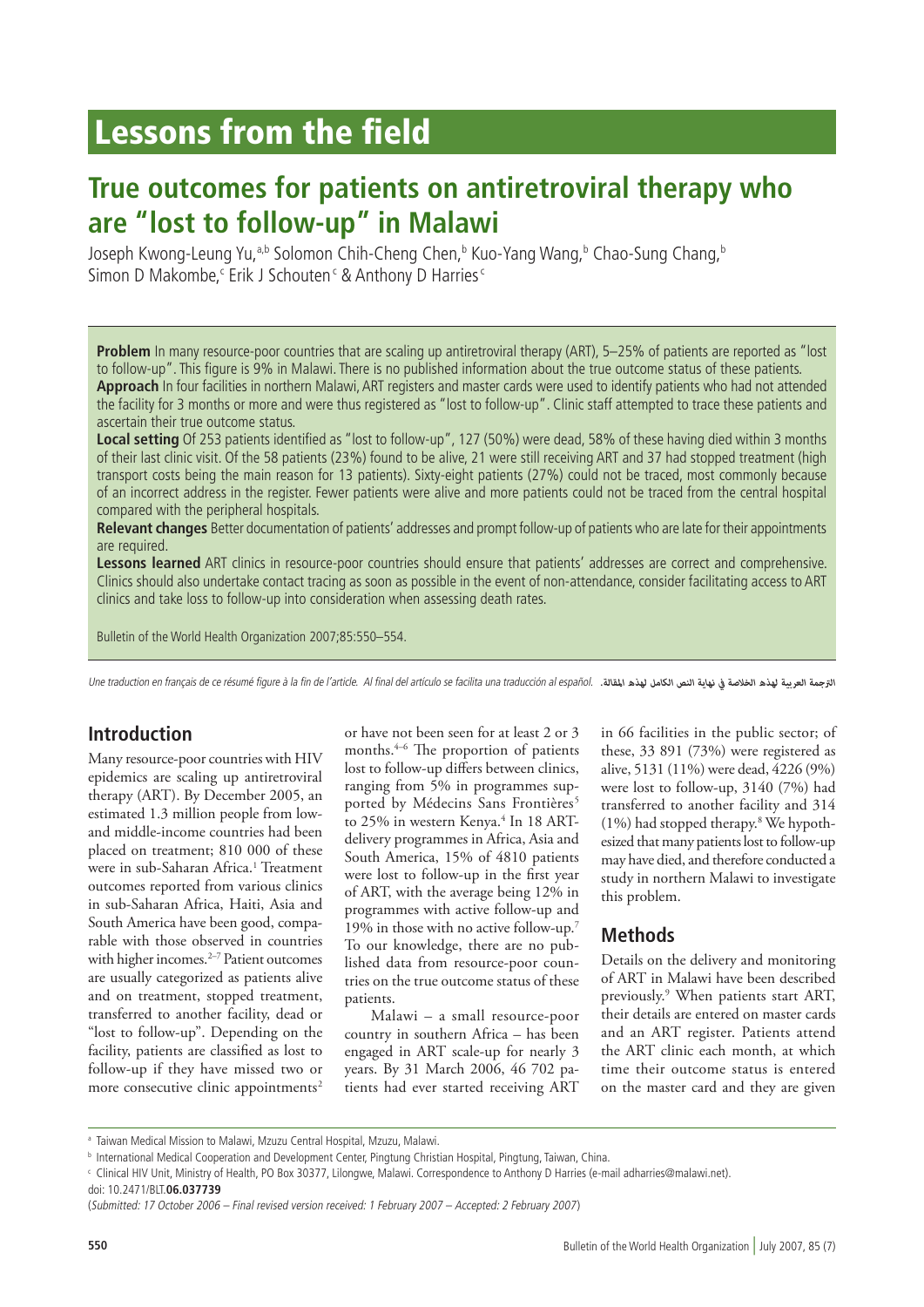another month's supply of ART drugs. If a patient is not seen in the clinic for three consecutive months, the patient is registered as a "defaulter" (an abbreviated term for "lost to follow-up") on the

master card and also on the register. Four public-sector ART facilities in the northern region of Malawi were selected for the study. These included one central hospital and three peripheral hospitals (two district hospitals and one mission hospital). Provision of free ART was initiated at the central and mission hospitals in July 2004, and at the two district hospitals in January and June 2005 respectively. For the period between the date when each facility started to provide free ART and 31 March 2006, we identified all patients indicated on the master cards and registers as a defaulter. Using contact details, ART facility staff visited the patients' homes to try to ascertain their true outcome status. If patients were traced to the home, they were asked whether they were still taking ART and if not, why they had stopped. If the patient had died, the relatives were asked when the patient had died. If the patient had moved away, relatives or friends were asked when they had moved.

Ethical approval for the study was granted by the Malawi National Health Sciences Research Committee. Informed

consent was obtained from patients being interviewed, and staff took care not to disclose that the patient was receiving ART when interviewing relatives or friends in the event of the patient's death or transfer.

Data were collected on structured forms, and analysis was carried out using Epi Info version 6.0. Patients from the central and the peripheral hospitals were compared: the  $\chi^2$  test with relative risks (RR) and 95% confidence intervals (CI) were used for characteristics and outcomes, and the student's *t*-test was used for time periods between start of ART, default and patient tracing, with differences at the level of 0.05 being regarded as significant.

### **Results**

During the period of observation, 5009 patients were registered as ever having started ART in the four hospitals. Of these, 253 (5%) were registered as defaulters. Table 1 shows patient characteristics, reasons for starting ART, treatment regimens, results of defaulter tracing and time periods between start of ART, date of default and date of patient tracing.

For all defaulters, the median time between start of ART and date of default was 4.3 months, and between date of

### **Lessons from the field Joseph Kwong-Leung Yu et al. "Lost to follow-up" patients on antiretroviral therapy in Malawi**

default and home visits was 6.4 months. Overall, the commonest reason for default was death, this being the case for 50% of patients. Of those who died, 57% died within 3 months of their last clinic attendance, the median time between start of ART and death being 2.9 (range, 0.1–19.2) months. Fifty-eight (23%) patients were still alive; about one-third had transferred themselves to another ART clinic without informing the clinic where they were registered and about two-thirds had stopped therapy. Of the patients who had stopped ART, reasons included the high cost of transport to the clinic (13 patients; 35%), religious beliefs (4 patients; 11%), persuasion by relatives to stop ART (4 patients; 11%) and other reasons (16 patients; 43%). The remaining 68 patients (27%) could not be traced, most frequently because of an incorrect address in the ART register. The median time between default and home visits was 1.8 (range, 0.1–16) months for patients who were found to be still alive and 4.8 (range, 0.1–18.3) months for patients who could not be traced, a highly significant difference (*P* < 0.001).

The characteristics of patients from the central and peripheral hospitals were similar, except that there were significantly more female defaulters in

| Table 1. Characteristics and true outcome status of patients on ART who were classified as "lost to follow-up" from four |  |  |  |
|--------------------------------------------------------------------------------------------------------------------------|--|--|--|
| hospitals in Malawi                                                                                                      |  |  |  |

| <b>Characteristics and outcome status</b>                              | <b>All hospitals</b> | <b>Central hospital</b> | Three peripheral |
|------------------------------------------------------------------------|----------------------|-------------------------|------------------|
|                                                                        |                      |                         | hospitals        |
| Number of patients ever started on ART                                 | 5009                 | 3158                    | 1851             |
| Female patients                                                        | 2985 (60%)           | 1854 (59%)              | 1131 (61%)       |
| Children (aged $<$ 15 years)                                           | 403 (8%)             | 371 (12%)               | 32(2%)           |
| Number of patients who defaulted                                       | 253 (5%)             | 126(4%)                 | 127(7%)          |
| Median (range) time between starting ART and diagnosis of              | 4.3                  | 3.7                     | 4.5              |
| default in months                                                      | $(2.6 - 24.6)$       | $(2.9 - 19.5)$          | $(2.6 - 24.6)$   |
| Median (range) time between diagnosis of default and home              | 6.4                  | 8.2                     | 5.1              |
| visits in months                                                       | $(0.1 - 18.3)$       | $(0.1 - 18.3)$          | $(0.1 - 15.6)$   |
| <b>Characteristics of defaulting patients:</b>                         |                      |                         |                  |
| Median age (years)                                                     | 35                   | 35                      | 35               |
| Female patients                                                        | 151 (60%)            | 67(53%)                 | 84 (66%)         |
| Children (aged < 15 years)                                             | 6(2%)                | 4(3%)                   | $2(2\%)$         |
| <b>Indication for ART:</b>                                             |                      |                         |                  |
| WHO clinical stage 3                                                   | 172 (68%)            | 87 (69%)                | 85 (67%)         |
| WHO clinical stage 4                                                   | 72 (28%)             | 31(25%)                 | 41 (32%)         |
| WHO clinical stage 1 or 2 with a CD4 count $<$ 250 per mm <sup>3</sup> | 9(4% )               | 8(6%)                   | $1(1\%)$         |
| <b>ART</b> regimen:                                                    |                      |                         |                  |
| First-line regimen <sup>a</sup>                                        | 250 (99%)            | 124 (98%)               | 126 (99%)        |
| Alternative first-line regimen <sup>b</sup>                            | 3(1%)                | $2(2\%)$                | $1(1\%)$         |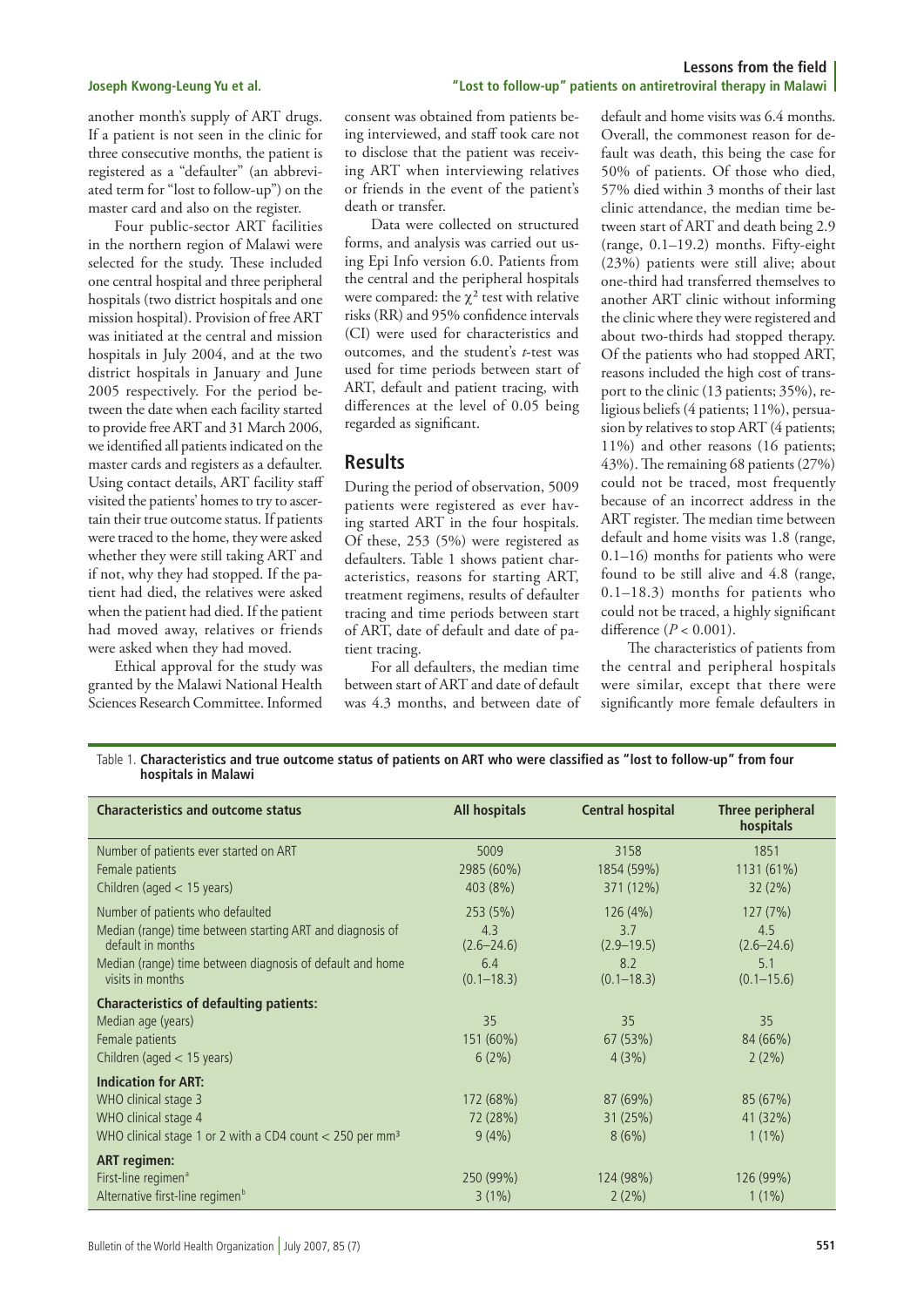#### **"Lost to follow-up" patients on antiretroviral therapy in Malawi Joseph Kwong-Leung Yu et al.**

| (Table 1, cont.)                                          |                      |                         |                               |
|-----------------------------------------------------------|----------------------|-------------------------|-------------------------------|
| <b>Characteristics and outcome status</b>                 | <b>All hospitals</b> | <b>Central hospital</b> | Three peripheral<br>hospitals |
| True outcome status at the default tracing visit:         |                      |                         |                               |
| Total alive                                               | 58 (23%)             | 18 (14%)                | 40 (32%)                      |
| Status of patients found to be alive:                     |                      |                         |                               |
| Alive on ART at the same clinic <sup><math>c</math></sup> | $1(2\%)$             | $0(0\%)$                | $1(3\%)$                      |
| Alive on ART at a different clinic <sup>d</sup>           | 20(34%)              | $9(50\%)$               | 11(28%)                       |
| Alive but had stopped ART                                 | 37(64%)              | $9(50\%)$               | 28 (69%)                      |
| Dead                                                      | 127 (50%)            | 58 (46%)                | 69 (54%)                      |
| Time of death after last ART attendance:                  |                      |                         |                               |
| Month 1                                                   | 30(24%)              | 15 (26%)                | 15 (22%)                      |
| Month 2                                                   | 29(23%)              | 15(26%)                 | 14 (20%)                      |
| Month 3                                                   | $14(11\%)$           | 5(9%)                   | 9(13%)                        |
| Month 4 and beyond                                        | 54 (42%)             | 23 (39%)                | 31 (45%)                      |
| Lost to follow-up                                         | 68 (27%)             | 50 (40%)                | $18(14\%)$                    |
| Reasons for unsuccessful tracing:                         |                      |                         |                               |
| Incorrect address in ART register                         | 55 (81%)             | 42 (84%)                | 13 (72%)                      |
| Patient moved and family remained                         | $7(10\%)$            | 4(8%)                   | 3(17%)                        |
| Patient and family moved                                  | 6(9%)                | 4(8%)                   | $2(11\%)$                     |

ART, antiretroviral therapy.

<sup>a</sup> Fixed drug combination of stavudine, lamivudine and nevirapine.

**b** Drug regimen where zidovudine is substituted for stavudine in case of peripheral neuropathy, or efavirenz for nevirapine in case of hepatitis or severe cutaneous reaction.

<sup>c</sup> Patient came late for appointment and did not disclose to ART clinic staff that he/she was already registered for treatment.

<sup>d</sup> Patients transferred to other ART clinics without informing the staff from the clinic where they had first been registered.

peripheral than in central hospitals (*P* < 0.05). The time between default and home visits was significantly longer for patients from central hospitals than for patients from peripheral hospitals (*P* < 0.001). Significantly fewer patients from central hospitals were found alive (RR, 0.45; 95% CI, 0.28–0.75; *P* < 0.01) and significantly more patients from central hospitals could not be traced (RR, 2.80; 95% CI, 1.7–4.1; *P* < 0.001) compared with patients from peripheral hospitals. There were no significant differences in the reasons for stopping ART or for continued loss to follow-up between the two groups.

## **Discussion**

This study shows that half of the patients receiving ART who were subsequently lost to follow-up were dead, with a large proportion dying soon after they failed to attend the clinic. The reasons for death were not ascertained. About one-quarter of patients were alive, some having transferred to another facility and some deciding to stop therapy. An important reason for stopping therapy was the cost of transport from homes to clinics. The remaining patients could not be traced, with an incorrect address in the register being the most common reason. Whether patients gave a wrong

address or whether the details obtained by clinic staff were insufficient is unclear. These overall outcomes are similar in many respects to those found several years ago in Malawi in a study in patients registered as defaulters with regard to treatment for tuberculosis.<sup>10</sup>

There were some differences between the central and peripheral hospitals in terms of the characteristics of defaulters. A higher proportion of women from the peripheral hospitals were defaulters. Although part of the explanation may be that peripheral hospitals registered slightly more women to receive ART, other factors may be responsible and this requires further study. The rate of failure to trace patients was higher for

patients from the central hospital, and this may relate to the longer period of time between default and the home visit and the general difficulties faced in tracing mobile patients in a congested urban environment.

There are several important lessons to be learnt from this study (Box 1). First, ART clinics need to ensure that the address recorded for the patient is correct in order to facilitate contact tracing if this becomes necessary. Second, provided that resources are available, clinics should attempt to trace patients who stop attending the clinic in order to bring patients back to therapy. This needs to be done as soon as possible, as the longer the delay the more likely

#### Box 1. **Lessons learned**

- An operational research study in northern Malawi found that the reasons for being "lost to follow-up" for patients started on antiretroviral therapy (ART) were: death, 50%; alive and on ART, mainly at another clinic, 8%; alive and stopped therapy, 15%; and unable to be traced, 27%. The commonest reason for remaining patients being "lost to follow-up" was an incorrect address in the ART register.
- ART clinics need to record correct and comprehensive addresses, and should try to do contact tracing as soon as possible in the event of clinic non-attendance. Clinics also should consider facilitating better access to care for those with transport difficulties.
- True outcome status may differ depending on whether the ART clinic is in an urban or rural environment.
- In any comparison of treatment outcomes between clinics, particularly with regard to death rates, the issue of patient loss to follow-up cannot be ignored.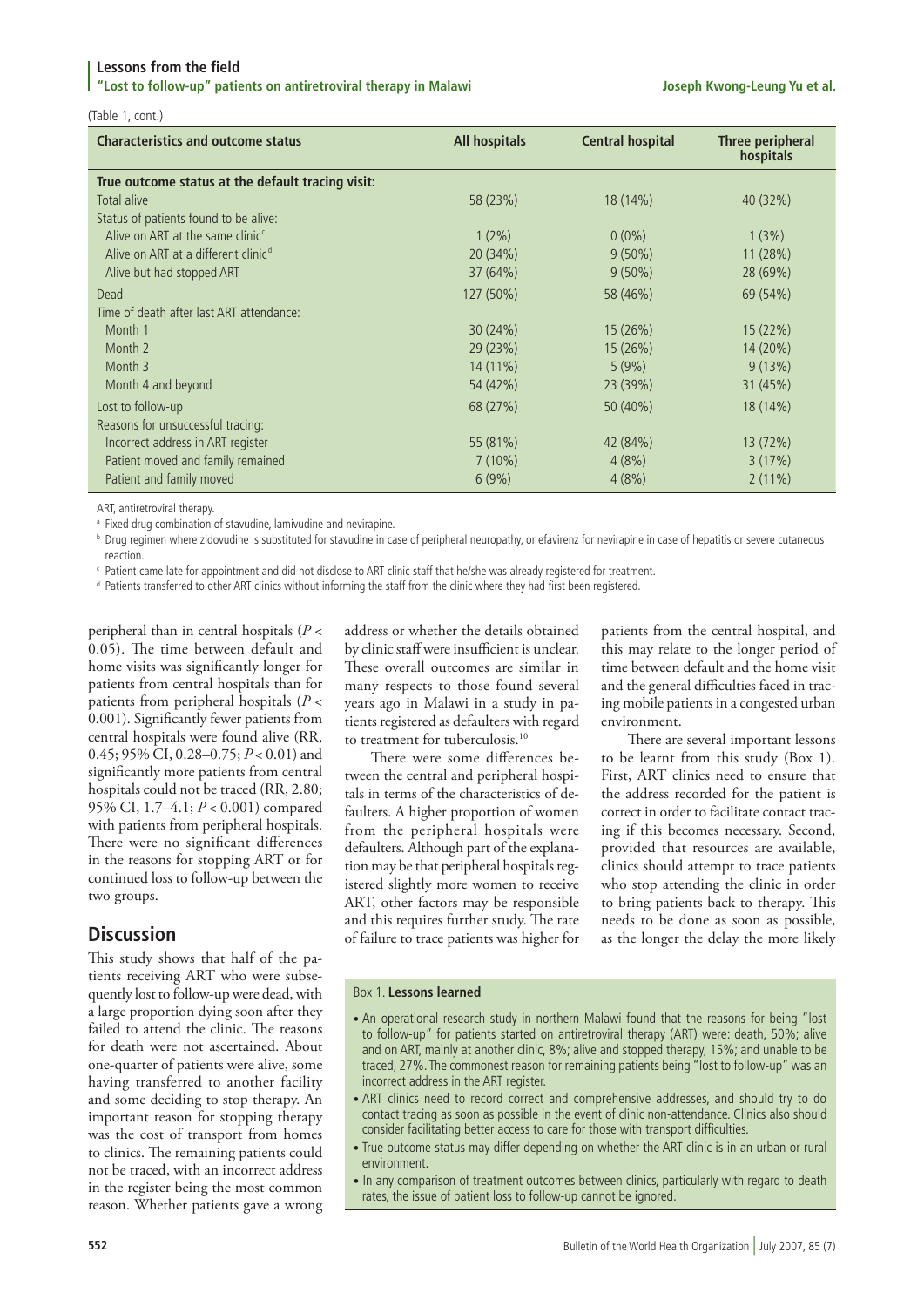it is that the patient will be untraceable. Third, ART programmes need to consider the plight of those who have difficulty accessing ART clinics, and either try to site new ART clinics in better locations, set up outreach clinics or look into ways of financially supporting patients' transport to clinics. Fourth, there may be differences in outcomes between patients who have defaulted from central urban hospitals compared with those from more peripheral rural hospitals, and ART programmes should determine local causes of loss to followup. Finally, country and clinic reports on treatment outcomes must take the issue of loss to follow-up into consideration, particularly with regard to death rates.  $\blacksquare$ 

#### **Acknowledgements**

The Taiwan Medical Mission to Malawi is sponsored by the Taiwan International Cooperation and Development Foundation and managed by Pingtung Christian Hospital, Taiwan, China. The Taiwan Medical Mission is based in Mzuzu Central Hospital in northern Malawi,

and is cooperating with staff, peripheral hospitals and Malawi's health ministry to fight HIV and AIDS.

Anthony D Harries is supported by Family Health International, USA, and has an honorary position at the London School of Hygiene and Tropical Medicine. Erik J Schouten is supported by Management Sciences for Health, USA. An anonymous donor provided funds to support the active tracing of patients to their homes.

**Competing interests:** None declared.

#### **Résumé**

### **Véritables issues du traitement antirétroviral pour les patients considérés comme « perdus de vue » au Malawi**

**Problématique** Dans nombre de pays à revenu modeste qui ont entrepris d'étendre le traitement antirétroviral (ART), 5 à 25 % des patients sont signalés comme « perdus de vue ». Ce chiffre est de 9 % pour le Malawi. On ne dispose pas de données publiées sur la véritable issue pour ces patients.

**Démarche** Dans quatre établissements de la partie nord du Malawi, on a utilisé les livres-registres de délivrance des ART et les cartes maîtresses pour identifier les patients ne s'étant pas rendu dans l'établissement depuis 3 mois ou plus et enregistrés ainsi comme « perdus de vue ». Le personnel clinique s'est attaché à retrouver la trace de ces patients et à déterminer l'issue véritable du traitement dans leur cas.

**Contexte local** Sur 253 patients classés comme « perdus de vue », 127 (50 %) étaient morts et parmi ces patients décédés, 58 % avaient perdu la vie dans les 3 mois suivant leur dernière visite au dispensaire. Parmi les 58 patients retrouvés en vie (23 %), 21 prenaient encore des antirétroviraux et 37 avaient interrompu leur traitement (les coûts excessif du transport étant la

principale raison de cet arrêt pour 13 d'entre eux). Soixante-huit patients (27 %) n'on pu être retrouvés, le plus souvent à cause de l'inexactitude de l'adresse enregistrée dans leur dossier. Peu des patients perdus de vue étaient encore en vie et le nombre des patients impossibles à retrouver était plus important pour l'hôpital central que pour les établissements périphériques.

**Modifications pertinentes** Il convient de relever avec plus de rigueur l'adresse des patients et d'entreprendre rapidement un suivi de ceux qui tardent à se présenter aux rendez-vous.

**Enseignements tirés** Les établissements délivrant les traitements ART dans les pays à faible revenu doivent s'assurer de l'exactitude et de la complétude de l'adresse qu'ils enregistrent pour leurs patients. Ils doivent aussi entreprendre dès que possible une recherche des contacts si un patient ne se présente plus aux rendez-vous, envisager de faciliter l'accès au lieu de délivrance du traitement ART et prendre en compte les « perdus de vue » dans l'évaluation des taux de mortalité.

#### **Resumen**

**Evolución real de los pacientes sometidos a terapia antirretroviral y perdidos en el seguimiento en Malawi**

**Problema** En muchos países con recursos escasos que están extendiendo masivamente la terapia antirretroviral (TAR) se informa de que un 5%-25% de los pacientes tratados se pierde en el seguimiento. En Malawi el porcentaje es del 9%. No hay datos publicados sobre la verdadera evolución de esos pacientes.

**Métodos** En cuatro establecimientos del norte de Malawi, se utilizaron los registros de TAR y las tarjetas maestras para identificar a los pacientes que no habían acudido al establecimiento durante 3 o más meses y estaban registrados por tanto como «perdidos en el seguimiento». Trabajadores de esos centros intentaron localizar a los pacientes y evaluar su estado de salud real.

**Contexto local** De 253 pacientes identificados como «perdidos en el seguimiento», 127 (50%) habían muerto, el 58% de ellos en los 3 meses siguientes a su última visita al consultorio. De los 58 pacientes (23%) hallados con vida, 21 seguían recibiendo TAR y 37 habían interrumpido el tratamiento (13 de ellos

adujeron como causa principal el alto precio de los transportes). Sesenta y ocho pacientes (27%) no pudieron ser localizados, fundamentalmente porque en los registros figuraba una dirección incorrecta. En comparación con los hospitales periféricos, en el caso del hospital central había menos pacientes vivos y más a los que no se pudo localizar.

**Cambios destacables** Es necesario registrar mejor las direcciones de los pacientes y reanudar rápidamente el seguimiento de los que falten a las citas concertadas.

**Enseñanzas resultantes** Los consultorios de TAR de los países de recursos escasos deben procurar que las direcciones de sus pacientes se registren correctamente y sin omisiones. Los consultorios deben adoptar además lo antes posible medidas de localización de contactos en caso de no asistencia, estudiar la manera de facilitar el acceso a los consultorios de TAR, y tener en cuenta las pérdidas en el seguimiento a la hora de evaluar las tasas de mortalidad.